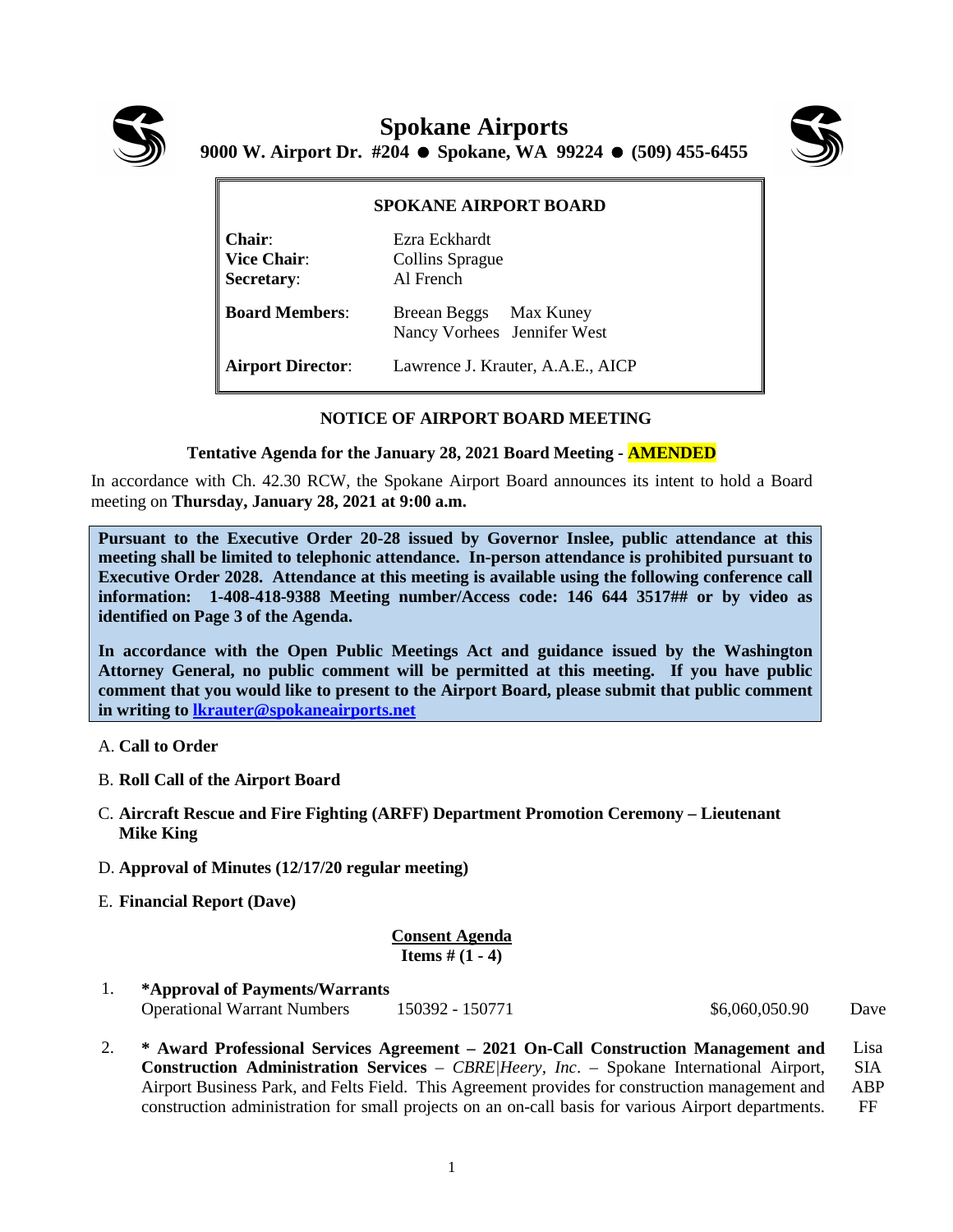Work will occur from January 28, 2021 through December 31, 2021 with a maximum annual total agreement amount of \$250,000.00. Airport procurement policies allow for two additional 1-year extensions. A request for proposals was publicly advertised in November 2020 and from the four Statements of Qualifications received, CBRE|Heery Inc. was selected as the most preferred firm to provide the required services. The Engineering Committee and Staff recommend award of a Professional Services Agreement to CBRE|Heery, Inc. for the not-to-exceed amount of \$250,000.00 for 2021 On-Call Construction Management and Construction Administration Services.

- 3. **\* Award Construction Contract – Generator Programmable Logic Controller (PLC) Upgrade** – *Colvico, Inc.* – Spokane International Airport. The Main Terminal and C Concourse utilize backup generators for electricity during utility provider outages. This project will include procurement and installation of new PLCs. Plans and specifications were prepared by CASNE Engineering, Inc. The project was publicly advertised and one responsive and responsible bid was received from Colvico, Inc. in the amount of \$68,389.20 including Washington State Sales Tax. The Engineering Committee and Staff recommend award of a Construction Contract for the Generator Programmable Logic Controller (PLC) Upgrade to Colvico, Inc. in the amount of \$68,389.20 including Washington State Sales Tax. In addition, Board authorization of \$6,800.00 for construction contingencies is requested for a total authorization of \$75,189.20. Ryan SIA
- 4. **\* Award Service Contract – Managed Information Technology (I.T.) Services** *Structured Communications, Inc.* – Spokane International Airport. Outdated networks for the Airport's flight, baggage claim, gate information displays and overhead paging systems were recently replaced with a modern, managed, and redundant IP-based local-area network (LAN) as part of the Airport's Security Upgrades Project. Due to the number of network devices that comprise this new LAN and their managed configurations, specialized monitoring, management, and support is essential in the overall security, performance, and future expansion of this new LAN. The base cost for a one-year contract is estimated at \$49,860.00 plus applicable Washington State Sales Tax. The contract also includes up to 80-hours of other services in the amount of \$14,000.00 plus applicable Washington State Sales Tax. These other services will be determined on an as-need basis by Airport Staff and will include tasks such as installing new devices, upgrading/replacing hardware, and migration of the Airport's existing internal network to the new LAN. The Engineering Committee and Staff recommend award of a one-year Service Contract for Managed Information Technology (I.T.) Services to Structured Communications, Inc. in the not-to-exceed amount of \$70,000.00 including Washington State Sales Tax. Ryan SIA

## **Regular Agenda**

- 5. \* **Award Construction Contract – Multiple Structures Demolition Project** Talisman Construction Services, Inc. – Spokane International Airport. This project includes the demolition and disposal of 10 dilapidated storage structures consisting of metal and concrete materials, several remnant concrete foundations, and removal and disposal of asbestos-containing materials, generally located west of the new Airport Inbound roadway. Bid Documents were prepared and the project was publically advertised. From the five bids received, the lowest responsive and responsible bid was submitted by Talisman Construction Services, Inc. in the amount of \$264,732.63. The Engineering Committee and Staff recommend award of a Construction Contract for the Multiple Structures Demolition Project to Talisman Construction Services, Inc. in the amount of \$264,732.63 including Washington State Sales Tax. In addition, Board authorization of \$50,000.00 is requested for construction contingencies for a total authorization of \$314,732.63. Lisa
- 6. **\* Award Service Contract – Emergency Mass Notification System** *Everbridge, Inc.* Spokane International Airport, Business Park, and Felts Field. Everbridge, Inc. was selected in 2017 by Ryan SIA